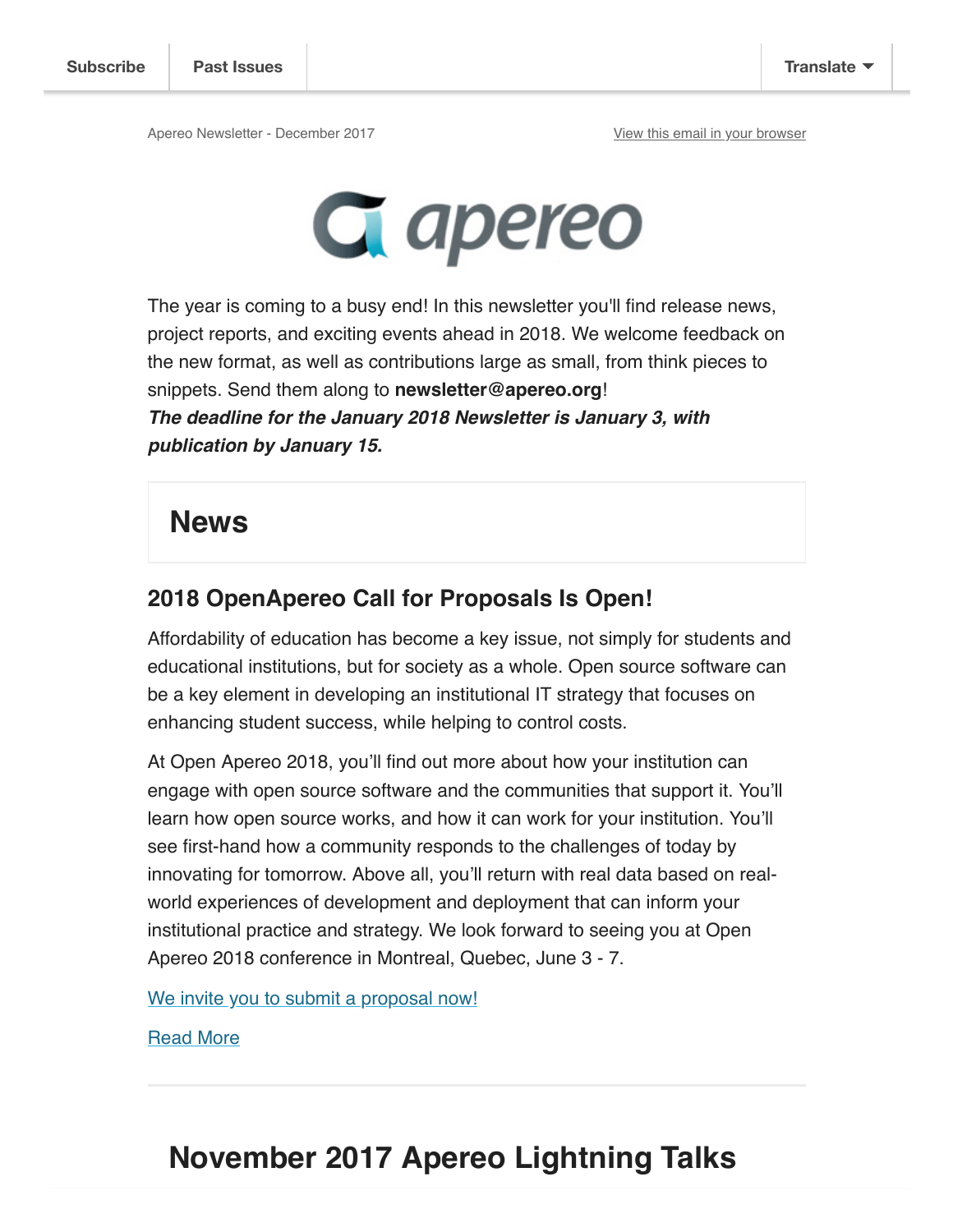#### **Subscribe Past Issues**

**The latest Apereo Lightning talks highlighted representatives from four Apereo project communities: uPortal, Opencast, Xerte, and OAE (Open Academic Environment). The topics covered included engaging with the uPortal community and open source in general; a tool to analyze videos in an academic way with Opencast; the latest development for managing content created with Berte; and an easier way to engage with the OAE community than ever before.**

**This version of Lightning Talks, and our previous Lighting Talks, are all available on our Apereo Youtube channel in a Lightning Talks playlist.**



### **Save the Date: Apereo Teaching and Learning Awards (ATLAS) 2018**

The Apereo Teaching and Learning community is seeking submissions for the annual Apereo Teaching and Learning Awards competition.The award recognizes innovation and excellence in the use of digital technologies to enhance teaching, academic collaboration, and student engagement and learning.

This year, the award applicant selection process opens on January 16, 2018 and closes on February 26, 2018.During this time period, applications will be accepted at the **ATLAS** page in Apereo.org. Additional information on the award (mission statement, a definition of innovation, criteria, rubrics, and previous winners) will be also available on the site.

Please read the ATLAS FAQs to find out more details about the award.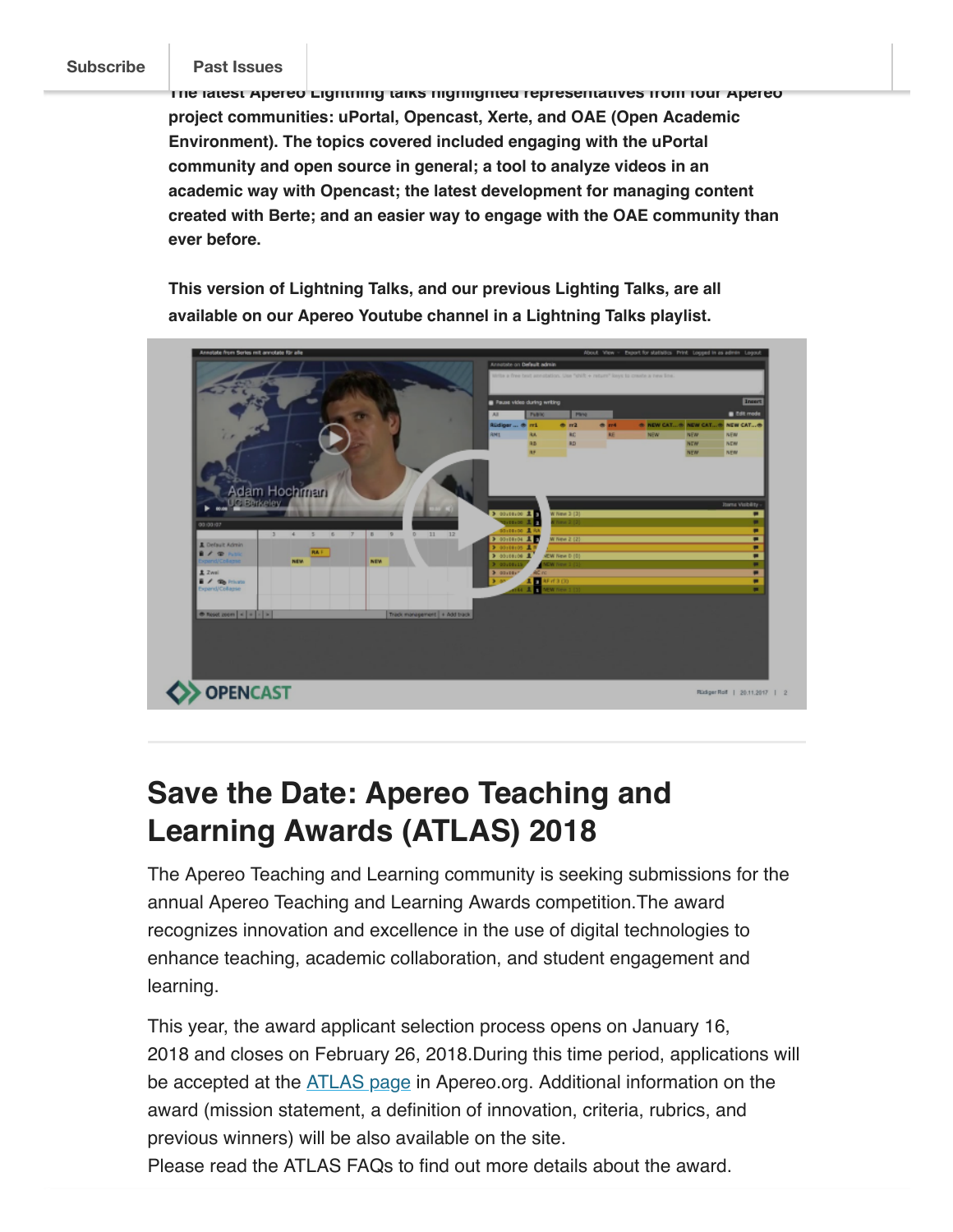#### **Upcoming Events**



### **2018 SakaiCamp**

**When:** Sunday January 21st - Wednesday morning January 24th, 2018 **Where:** Orlando, Florida

**What:** 3rd Annual SakaiCamp

SakaiCamp is an annual small-ish (roughly 20 people +/-) unconference style working meeting. This means that the group decides on the agenda itself with large group discussions, small group breakouts, and working sessions. It's a fun and productive 2.5 day meeting with an extra day tacked on for team building. Come learn about our newly formed traditions of late night putt putt golf, Cafe Tutu Tango, and having a blast while getting work done. **Who:** Open meeting. All are welcome, though space is limited. There is no registration cost, though you are responsible for your own transportation, accommodation, and food.

#### Read More

#### **Apereo Webinar - Learning What Works When Scaling Analytics Infrastructure**

When: Wednesday, 24th January at 1200 US Eastern / 1700 GMT **Abstract:** With student success as a primary institutional goal, NC State's DELTA organization has taken initial steps in building a scalable analytics infrastructure. This webinar provides insights into the open source frameworks, analytics technology, and strategy required to deploy analytics infrastructure with efficient IT delivery. We will discuss planning an architecture to accommodate large amounts of data, while still providing predictions in short order. We will also touch on some work we are doing building cohorts of subpopulations to improve scalability and accuracy. In addition, we will discuss ongoing and future work to improve the infrastructure even further.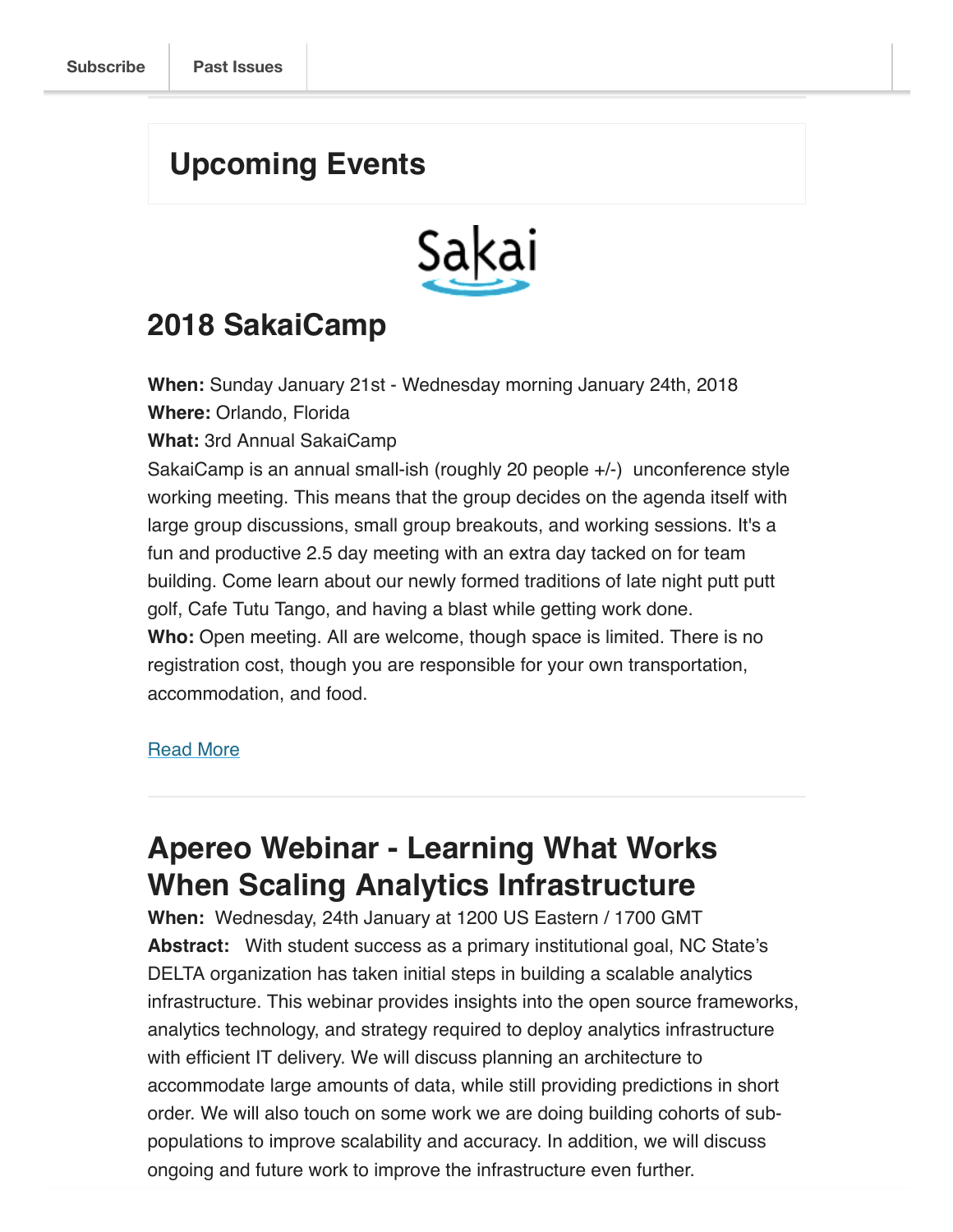#### - DELTA Linda Feng, Software Architect, Unicon Gary Gilbert, Software Architect, Unicon **Read More**



Lou Harrison, Director of Educational Technology Services, NC State University

### **2018 ESUP Days/Apereo Paris**

The ESUP-Portail Consortium and the Apereo Foundation are pleased to invite you to the fifth edition of the **ESUP-Days/Apereo Paris event**.

This joint conference will take place at the Université Paris Descartes (Paris, FRANCE) on February 6, 2018. Read More

### **Opencast Community Summit 2018: Call for Participation**

The annual Opencast conference will be hosted from February 14 to February 16, 2018 at the University of Vienna. The meeting will allow participants from the Opencast community to present their current activities related to Opencast and academic video management in general.

The Opencast community is an international collaboration of individuals, higher education institutions and organizations working together to develop, define and document best practices for the management of audiovisual content in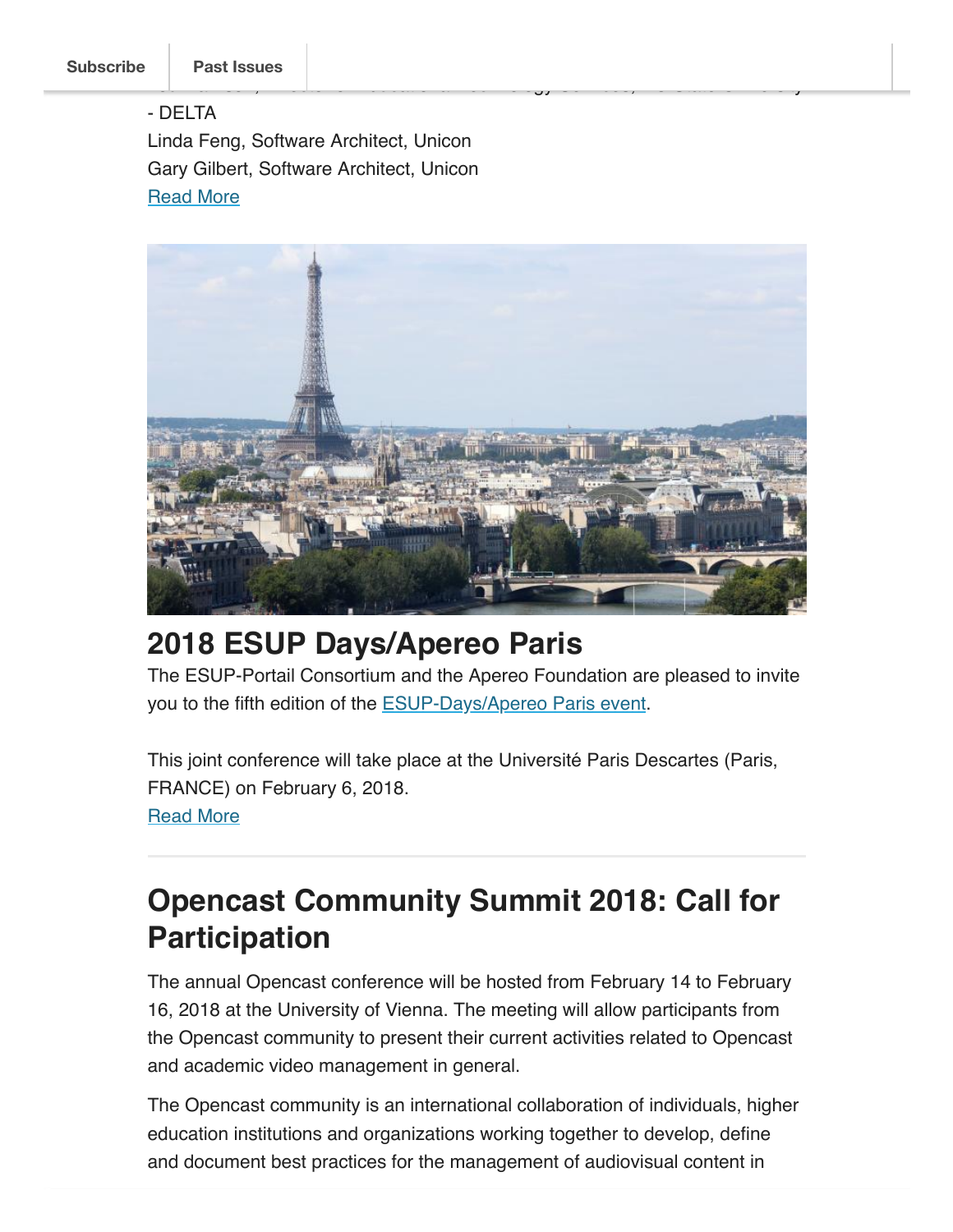<u>read manager</u>

#### **Project News**

## **EQUELLA**

#### **Release of EQUELLA 6.5**

**New version is first to be developed as open source with usability at the core**

**PRINCETON, N.J.** - **Dec. 5, 2017** -- The Apereo Foundation today announced the upcoming release of EQUELLA 6.5, the first open source version of the award-winning digital repository. EQUELLA, a digital repository for housing teaching/learning, research, media, and library content in one platform is currently in use in a wide range of schools, universities, colleges, TAFEs, departments of education, government agencies, and corporations worldwide. Read More



#### **Sakai Virtual Conference Recordings**

The recent 2017 Sakai Virtual Conference was another successful event! This year, we had 334 enrolled attendees from 11 countries, 43 presentations, 50 presenters, and we raised approximately \$13,000 in funding for Sakai development.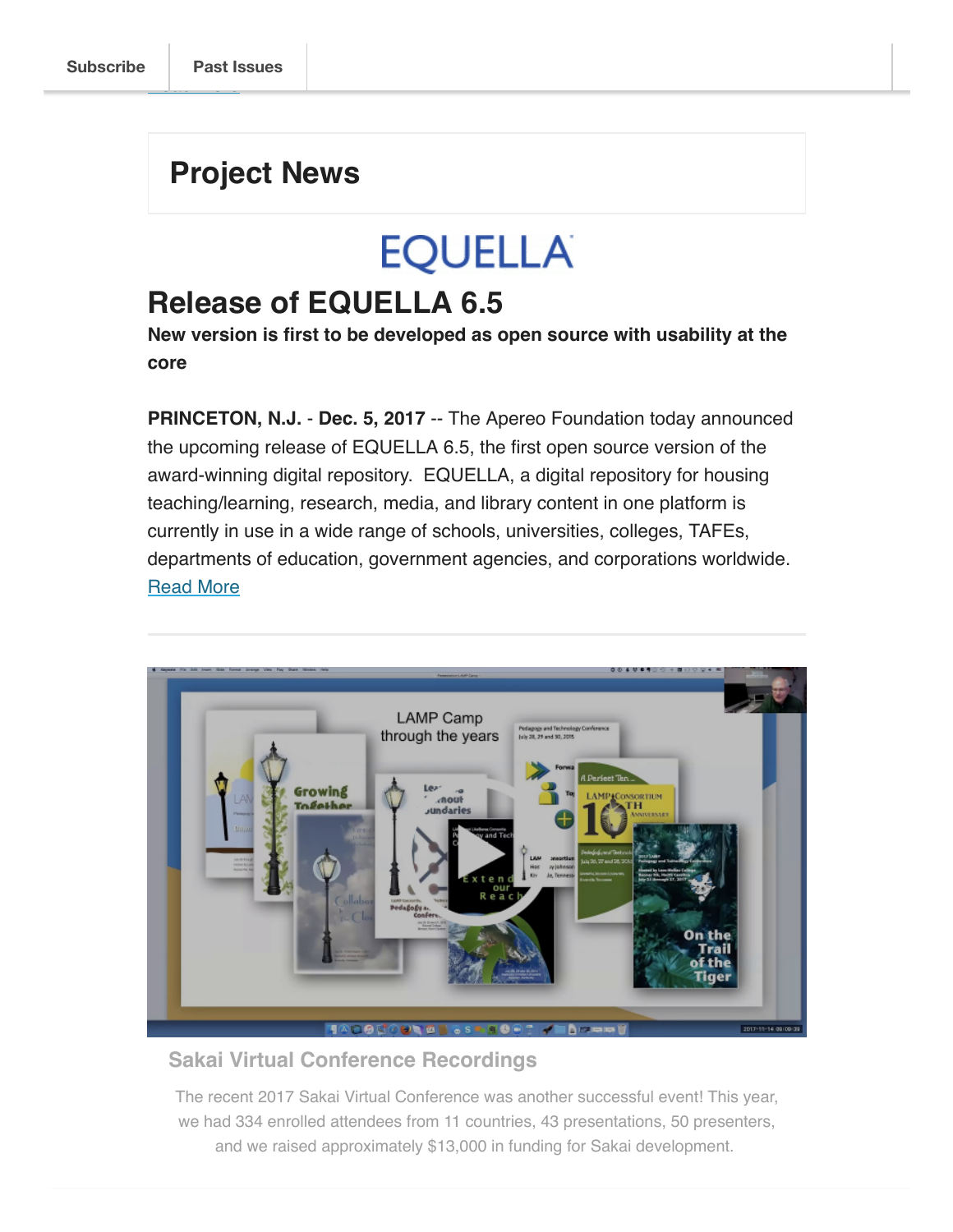(Sorry - the Virtual Karaoke was NOT recorded. You had to be there for that one!) For viewer convenience, the presentation recordings have been collected in this playlist:

## **Unicon Simplifies Getting Started with Learning Analytics by Introducing Efficient, Four-Step Process for Success**

LA Quick Start service offers a guided path and the technology institutions need to start the learning analytics journey with confidence. The service features implementation and integration services for **Apereo** OpenLRW and OpenDashboard. Read More

## **uRortal**

### **uPortal Steering Committee Election Results**

Jim Helwig announced the results of the most recent set of elections for representatives on the uPortal

Steering Committee. The full committee now stands at:

#### **Developer representatives**

- Marissa Warner-Wu, University of Edinburgh
- Drew Wills, Unicon
- Andrew Petro, University of Wisconsin-Madison
- Brandon Powell, Oakland University

#### **Community representatives**

- Julien Gribonvald, GIP RECIA Université d'Orléans
- Steven Ragusa, Texas A&M University
- Aaron Grant, Oakland University
- Benito Gonzales, Unicon

#### **Supporting Subscriber representative**

• Lauren Anderson, Brigham Young University

#### **Apereo board liaison**

- Jim Helwig, University of Wisconsin-Madison
- I look forward to working with all of them as we strive to make 2018 a great year for the project!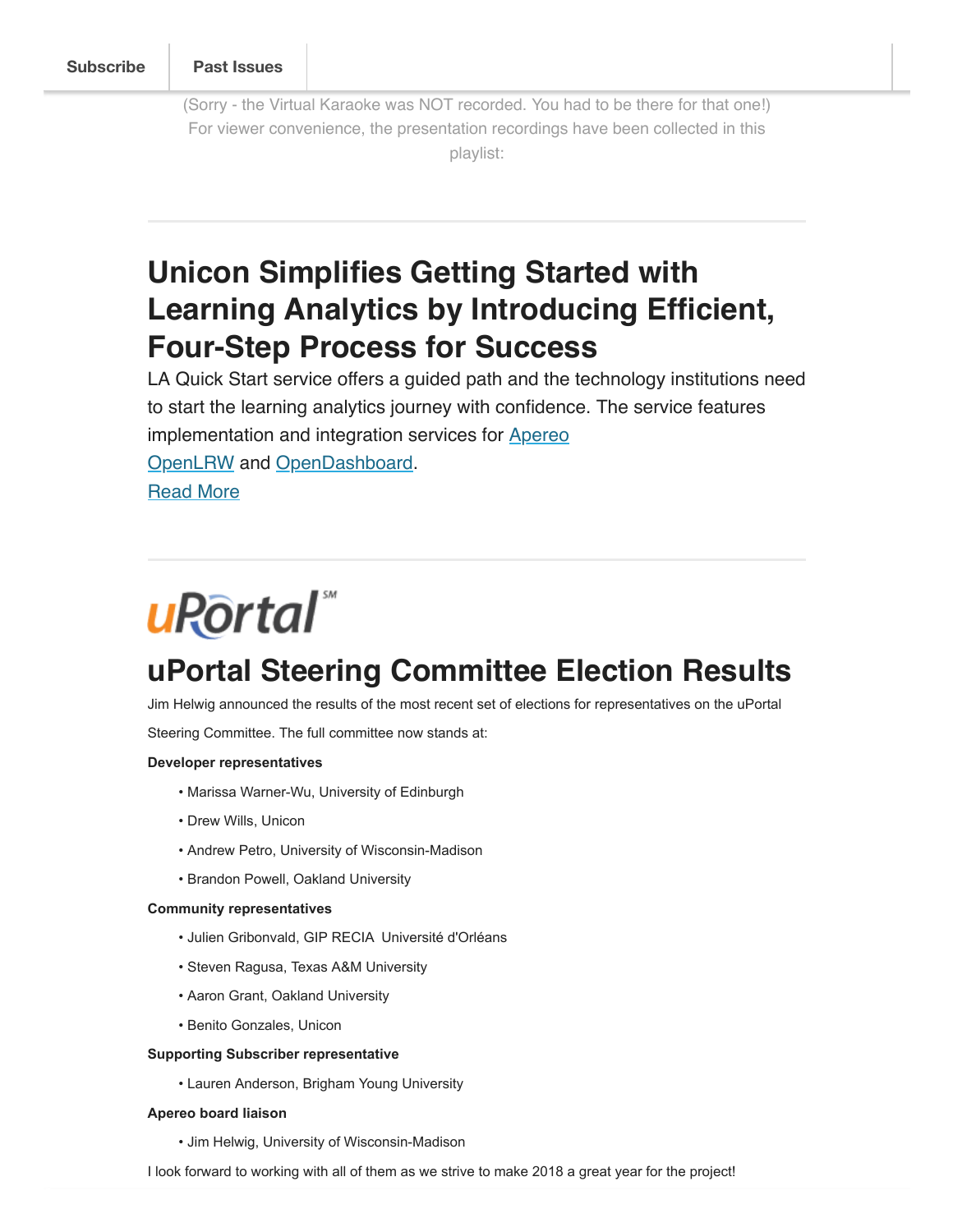# uRortal

steering committee and providing valuable insights and support.

## **Unicon Announces Services and Support for Apereo uPortal 5**

uPortal 5, the leading open source enterprise portal framework built by and for higher education institutions, K-12 schools, and research communities, is now available! uPortal 5 is the newest major version of the portal, and offers many significant improvements over previous versions.

Read More



#### **Opencast Releases**

- Opencast 4.0 Release
- Opencast 2.3.5 and 3.4

Read More



Copyright © 2017 Apereo Foundation, All rights reserved. Want to change how you receive these emails? You can update your preferences or unsubscribe from this list.